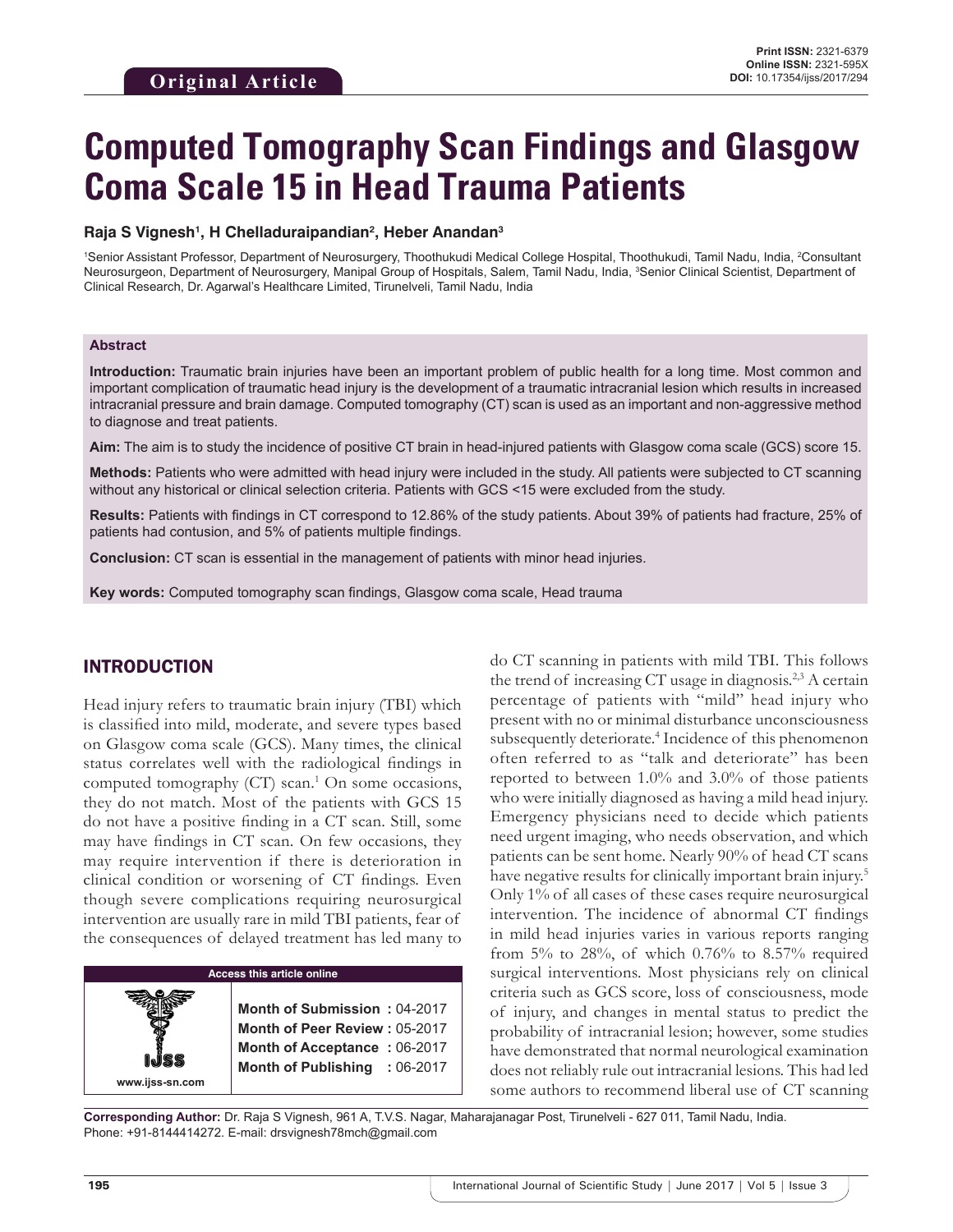even in patients with a GCS score 15 or a history of the significant mechanism of injury. In this study, we study the patients with TBI admitted with GCS 15 and have positive findings in CT.

#### **Aim**

The aim is to study the incidence of positive CT brain in head-injured patients with GCS score 15.

### MATERIALS AND METHODS

The study was done at the Department of Neurosurgery at the Madras Institute of Neurology, Madras Medical College, and Rajiv Gandhi Government General Hospital, Chennai. The Institutional Ethics Committee approval and informed consent from patients' relatives were obtained. Patients who were admitted with head injury were included in the study. All patients were subjected to CT scanning without any historical or clinical selection criteria. Exclusion criteria: Patients who were admitted in head injury ward 24 h after the occurrence of injury, patients referred with CT brain from outside our institution, and patients with GCS <15 were excluded from the study.

## RESULTS

5308 patients were screened for this study, in that 3536 patients presented with GCS 15 which corresponds to 66% of the study group. All the patients with GCS 15 were taken CT brain, out of the total patients, 455 patients had one or more findings in CT brain. Patients with findings in CT correspond to 12.86% of the study patients. About 39% of patients had fracture, 25% of patients had contusion, and 5% of patients had multiple findings (Figure 1). In 455 abnormal CT brain, 383 were male patients and 73 were female patients. The most common mode of injury is road traffic accidents, 95 patients (65%), next common mode of injury was fall, 134 patients (29%), followed by assault 35 patients (6%). Nearly 92% of patients were treated conservatively (Figure 2).

The total patients admitted with GCS 15 and were operated corresponds to 0.9% compared to total population of patients with GCS 15. Out of the 455 patients who had positive CT scan, 37 patients (8.1%) had no symptoms. Out of the 27 patients of depressed fractures, 1 was a compound depressed fracture which was operated. One case of extradural hematoma which had no symptoms was operated.



**Figure 1: Distribution of computed tomography findings**



**Figure 2: Distribution of treatment provided for the study patients**

## **DISCUSSION**

Head injury is a major health problem and a frequent cause of death and disability. In developing countries, the incidence of TBI is increasing as traffic increases, besides other confounding factors such as industrialization, falls, and ballistic trauma. Radiographic examination of the skull is an essential part of the management of head trauma, but its limitations in plain radiographs are now recognized even in the diagnosis of skull fractures. CT facilitates a comprehensive diagnosis and permits early and targeted intervention.<sup>6,7</sup>

The reported incidence varies from place to place and so are the management guidelines. The variable management practices could be attributable to availability of resources and neurosurgical care. CT examination has become a standard tool in the investigation of head injury owing to its better sensitivity over skull radiographs and lower cost compared to magnetic resonance imaging. Although CT